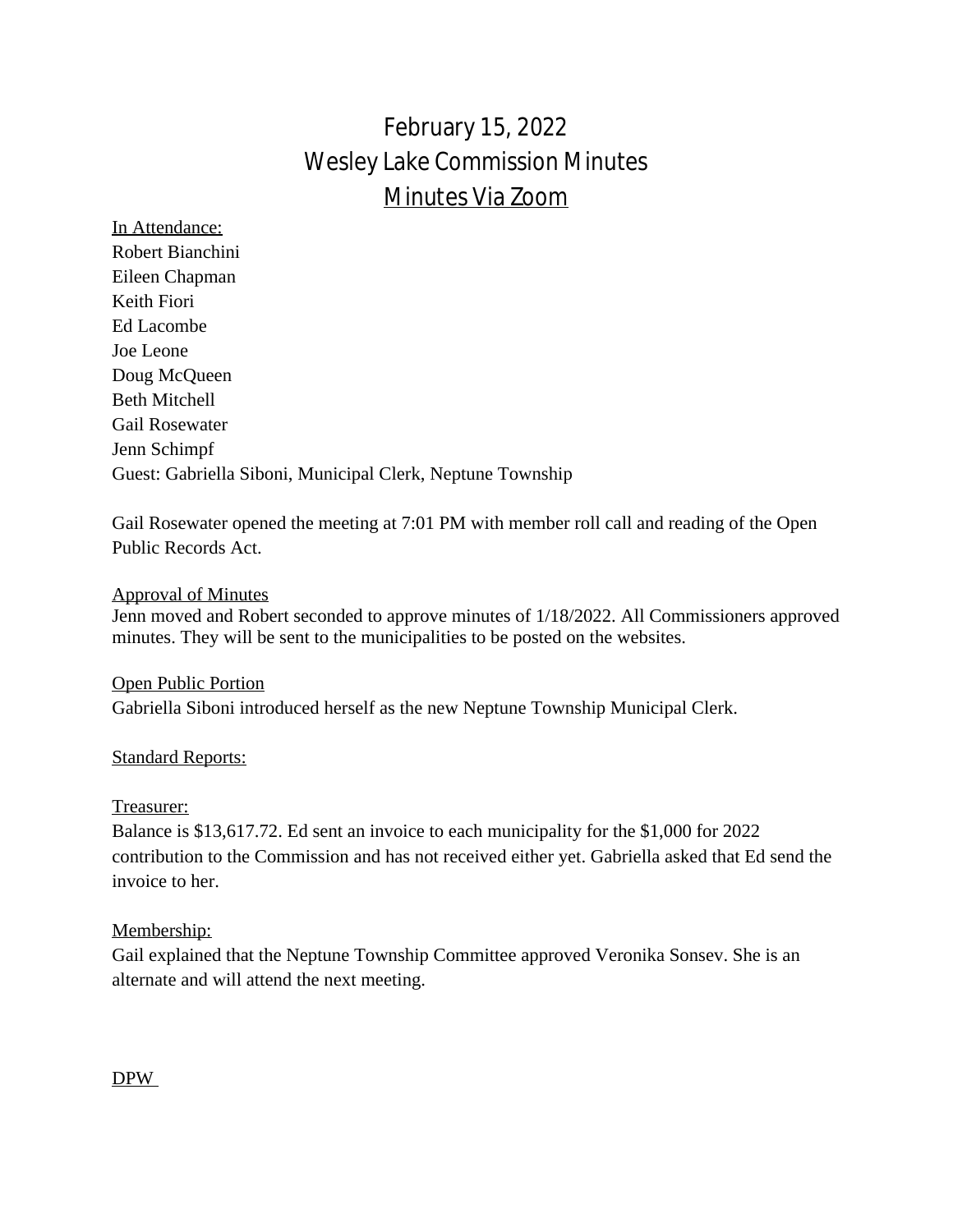Asbury Park: Robert is trying to get a longer cord for the west end aerator so it can be in deeper water. Robert sent an employee to pick up garbage around the Lake. Robert explained that there are fifteen water treatment devices in Asbury Park: nine for Wesley, two for Sunset and three for Deal. They clean out floatables and sediment from the stormwater pipes before it flows into the Lake. DPW cleans it once or twice a year. Greg, Robert's assistant, is working on a stormwater map for the City. It will eventually be on the City's website.

Neptune: Joe said they cleaned up the west end cage and got the garbage out. If the Lake is lowered the floatables come out of the cage as there is no bottom. Neptune's full time litter employee is back.

A discussion concerning the condition of the sidewalk along the Lake in Ocean Grove was initiated by Keith F. Sidewalks were not shoveled in latest big storm. Beth explained she got a flyer in her door saying it was home owners responsibility. Keith was concerned since the only place to walk along the Lake that did not have several feet of snow was right along the Lake, and someone could fall in. Beth made the motion for Gail to write a letter to the Camp Meeting Association expressing our concern for safety. Eileen seconded, all approved.

Doug reminded us of the tax map for Neptune and that it reflected the sidewalks belong to the CMA. Robert said they were Green Acres and therefore could not be "given" to the residents to take care, CMA had to do it. Beth will also talk to the CMA about the issue.

# Old Business

# Geese Control:

Birds Beware has taken over for Geese Chasers. Gail met with them today along the Lake. They have a dog. Many people have complained that the volume of geese has increased a great deal since January 1. Birds Beware now has the code for the Swan Boats dock so they can place a boat in the Lake to go after the geese in the water.

The contract for REJEXIT is now in the hands of Neptune. Gail has communicated with the new Business Administrator and sent them the proposal. The Shared Services Agreement between Asbury Park and Neptune states that Neptune is to take the initiative for the contracts for the Lake.

Gail explained to Gabriella that Keith Cafferty had stated that Neptune Township was in support of the Pond Weed Treatment, REJEXIT and Goose Chaser Company. Gail said she would send Gabriella the minutes that relate to that.

Ed stated that the amber lights will be put back in place in the spring by Neptune Marina.